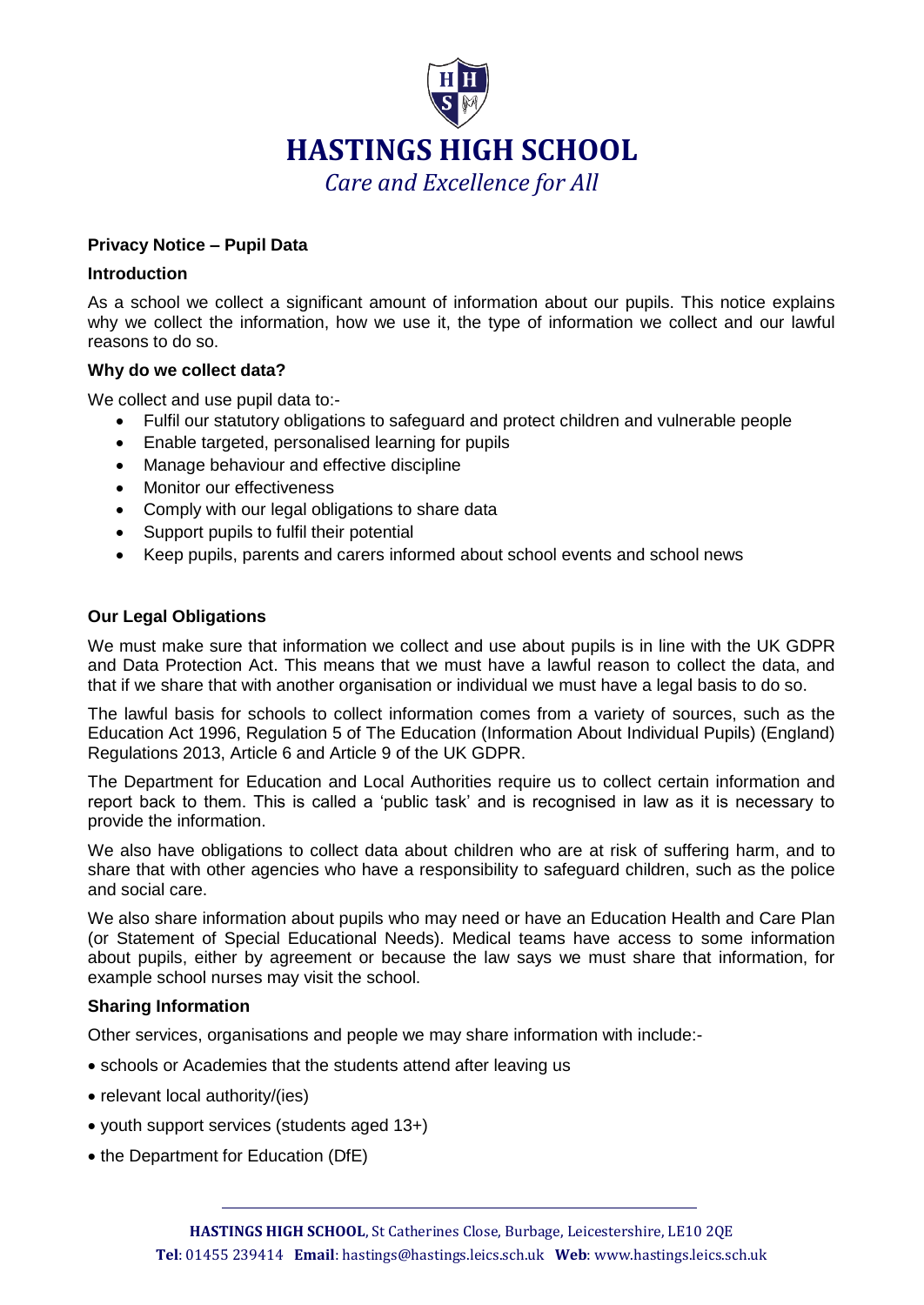- NHS as required
- School nursing service
- Parent/Carer
- Suppliers and service providers
- Health professionals
- Health & Social Welfare organisations
- Professional bodies
- Charities and voluntary organisations
- Auditors
- Survey & research organisations
- Social Care Organisations
- Police forces and Court services
- Suppliers of software and apps that are used in school

We must keep up to date information about parents and carers for emergency contacts.

#### **How we use the data**

In school we also use various third party tools to make sure that pupils best interests are advanced. We also record details about progress, attainment and pupil development to support future planning and learning.

We use data to manage and monitor pastoral needs and attendance/absences so that suitable strategies can be planned if required.

We use systems to take electronic payments for school meals. This includes financial software to manage school budgets, which may include some pupil data. We use software to track progress and attainment.

Data can be used to monitor school effectiveness, the impact of intervention and learning styles across groups of pupils as well as individual children.

We may use consultants, experts and other advisors to assist the school in fulfilling its obligations and to help run the School properly. We might need to share pupil information with them if this is relevant to their work.

We also use contact information to keep pupils, parents, carers up to date about school events.

## **What type of data is collected?**

The DfE and government requires us to collect a lot of data by law, so that they can monitor and support schools more widely, as well as checking on individual schools effectiveness.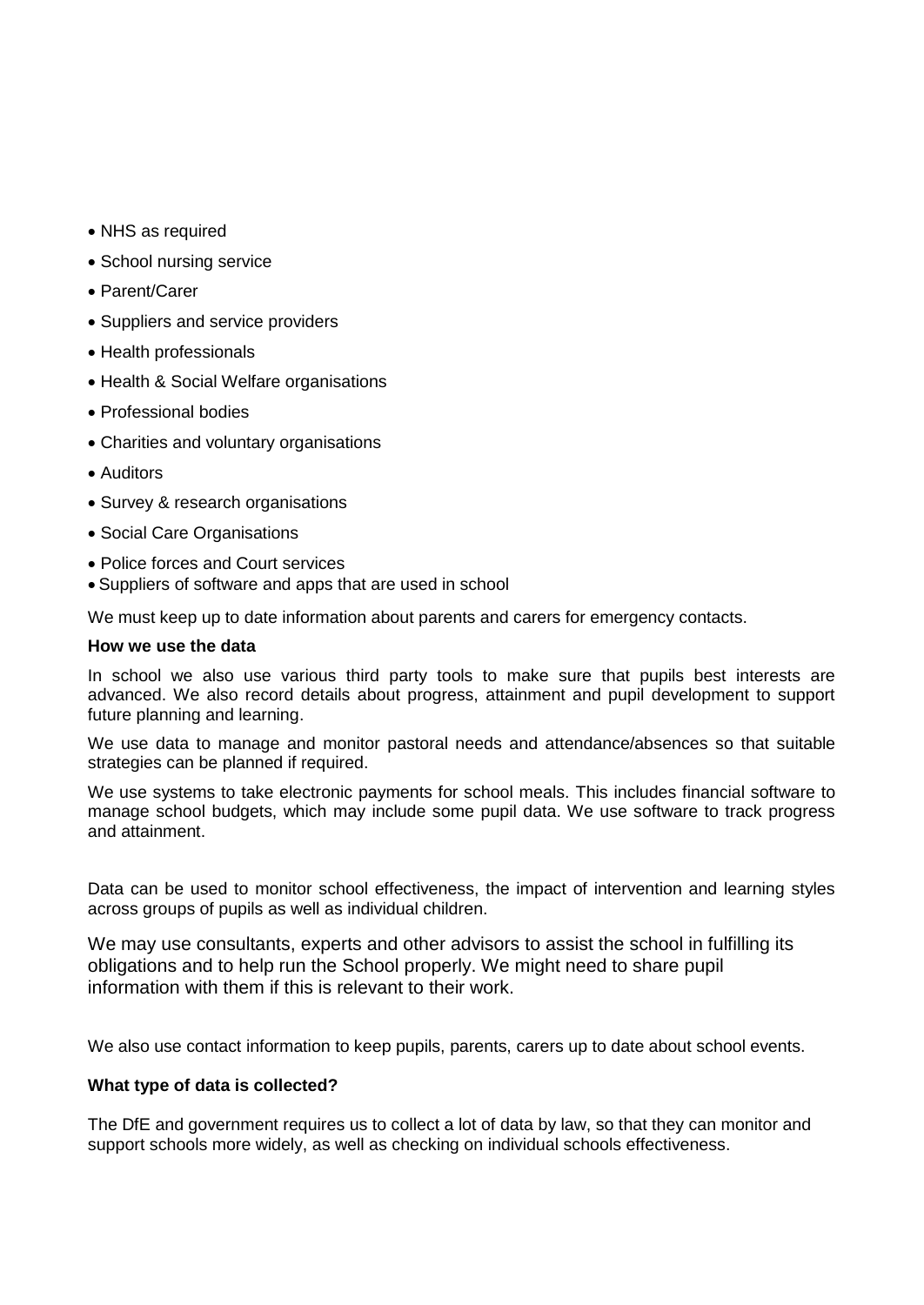The categories of pupil information that the school collects, holds and shares include the following:

Personal information – e.g. names, pupil numbers and addresses Characteristics – e.g. ethnicity, language, nationality, country of birth and free school meal eligibility Attendance information – e.g. number of absences and absence reasons Assessment information – e.g. national curriculum assessment results Relevant medical information and social care Information relating to SEND and health needs Behavioural information – e.g. number of temporary exclusions

CCTV, photos and video recordings of you are also personal information.

# **The National Pupil Database (NPD)**

The NPD is owned and managed by the Department for Education and contains information about pupils in schools in England. It provides invaluable evidence on educational performance to inform independent research, as well as studies commissioned by the Department. It is held in electronic format for statistical purposes. This information is securely collected from a range of sources including schools, local authorities and awarding bodies.

We are required by law, to provide information about our pupils to the DfE as part of statutory data collections such as the school census and early years' census. Some of this information is then stored in the NPD. The law that allows this is the Education (Information About Individual Pupils) (England) Regulations 2013.

To find out more about the pupil information we share with the department, for the purpose of data collections, go to [https://www.gov.uk/education/data-collection-and-censuses-for-schools.](https://www.gov.uk/education/data-collection-and-censuses-for-schools)

To find out more about the NPD, go to [https://www.gov.uk/government/publications/national-pupil](https://www.gov.uk/government/publications/national-pupil-database-user-guide-and-supporting-information)[database-user-guide-and-supporting-information.](https://www.gov.uk/government/publications/national-pupil-database-user-guide-and-supporting-information)

The department may share information about our pupils from the NPD with third parties who promote the education or well-being of children in England by:

- conducting research or analysis
- producing statistics
- providing information, advice or guidance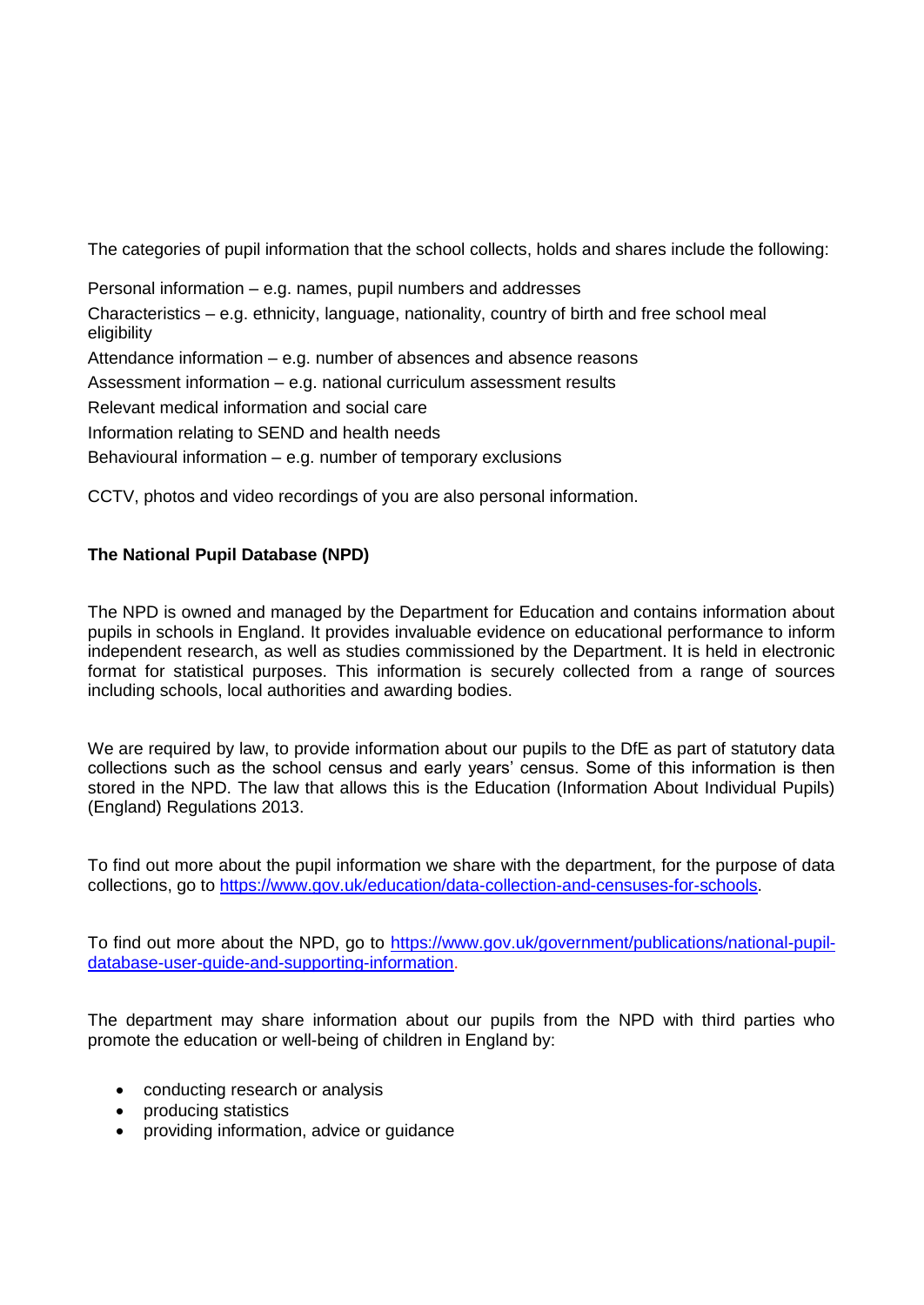The Department has robust processes in place to ensure the confidentiality of our data is maintained and there are stringent controls in place regarding access and use of the data. Decisions on whether DfE releases data to third parties are subject to a strict approval process and based on a detailed assessment of:

- who is requesting the data
- the purpose for which it is required
- the level and sensitivity of data requested: and
- the arrangements in place to store and handle the data

To be granted access to pupil information, organisations must comply with strict terms and conditions covering the confidentiality and handling of the data, security arrangements and retention and use of the data.

For more information about the department's data sharing process, please visit:

<https://www.gov.uk/data-protection-how-we-collect-and-share-research-data>

For information about which organisations the department has provided pupil information, (and for which project), please visit the following website: <https://www.gov.uk/government/publications/national-pupil-database-requests-received>

To contact DfE:<https://www.gov.uk/contact-dfe>

## **Requesting access to your personal data**

Under data protection legislation, parents and pupils have the right to request access to information about them that we hold. To make a request for your personal information, or be given access to your child's educational record, contact the Data Protection Compliance Manager (Business Manager) at the school.

You also have the right to:

- object to processing of personal data that is likely to cause, or is causing, damage or distress
- prevent processing for the purpose of direct marketing
- object to decisions being taken by automated means
- in certain circumstances, have inaccurate personal data rectified, blocked, erased or destroyed; and
- claim compensation for damages caused by a breach of the Data Protection regulations